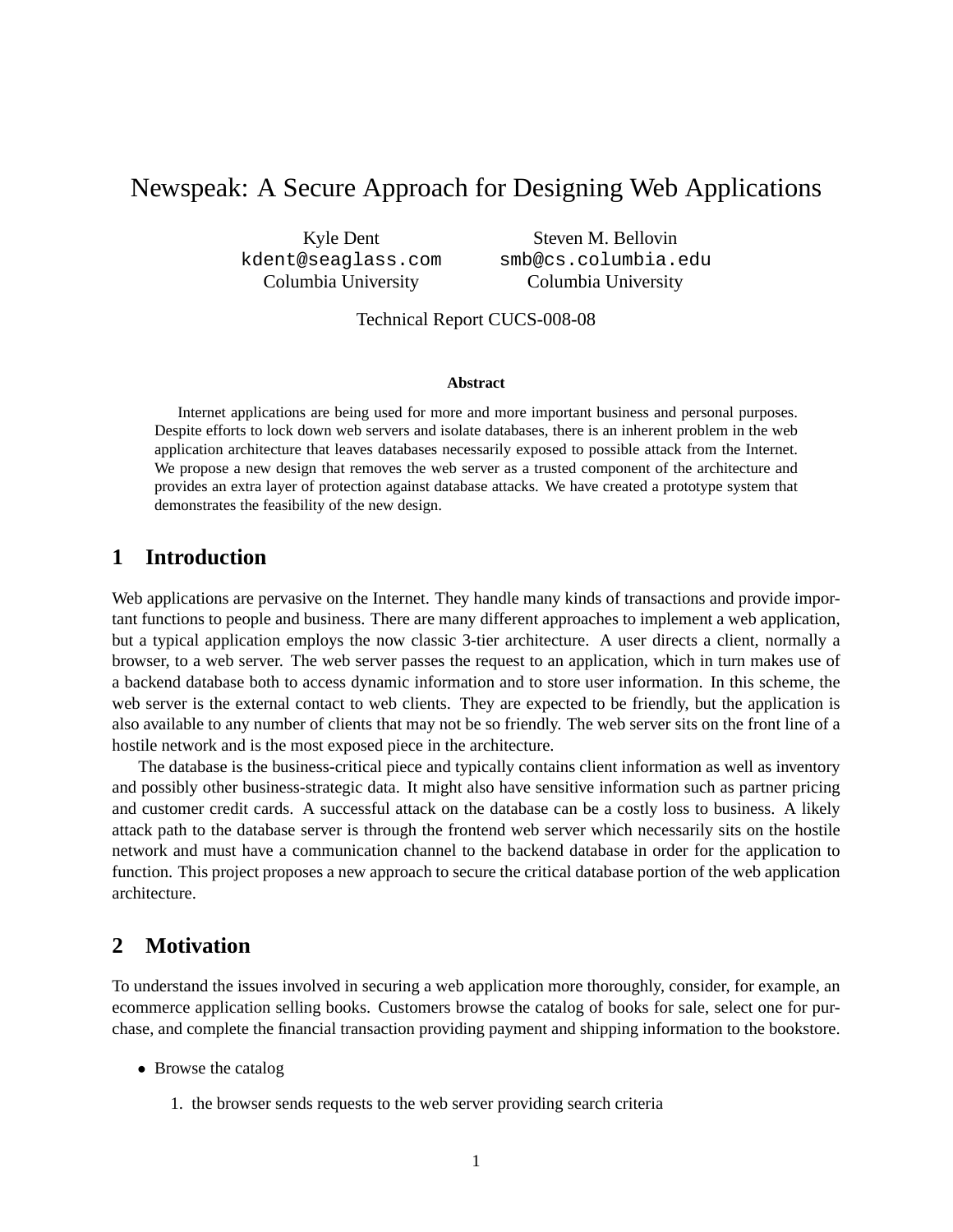- 2. the web server passes the search criteria to an application
- 3. the application parses the search criteria, generates a query for the database
- 4. the database receives the query, and returns a list of hits
- 5. the application formats the list to display
- 6. the web server sends the formatted list back to the client in reply to its original request
- Select for purchase
	- 1. the browser identifies a particular book from the database
	- 2. the web server passes the item id and possibly information about the customer to the application
	- 3. the application queries the database for customer and item information
	- 4. the application formats (possibly pre-filled) screens to capture customer data to complete the transaction
	- 5. the web server sends formatted screens to the browser
- Complete the transaction
	- 1. the browser sends all the information necessary for purchasing the book, including information about the book, customer shipping information and customer financial information such as a credit card number
	- 2. the web server passes the purchasing and financial data to the application
	- 3. the application, after validating financial information, inserts data for the transaction and deducts the purchased items from inventory
	- 4. the application formats an appropriate response
	- 5. the web server sends the formatted response to the browser

Notice from the descriptions that clients send their requests through the web server, but ultimately their business is with the database servers. Applications run on the web server itself or on dedicated application servers, as in Sun Microsystem's J2EE or Microsoft's .NET frameworks. Likewise, the database server software could run on the same machine as the web server, although commonly databases run on their own dedicated boxes.

This point is worth stressing: while web site defacements should be avoided — if nothing else, they generate bad publicity — the fate of a business depends on the security of its databases. Even unauthorized read access can be expensive — California's data breach notification law<sup>1</sup> requires that individuals be informed if their personal data is exposed; write access can be far worse. Imagine the consequences for a bank if account data is modified. Protecting databases is far more important than protecting web sites that access them.

From another perspective, our goal is to contain the effects of bugs. Most security problems are due to buggy code; indeed, a National Academies study [16] found that 85% of CERT advisories issued up to that point described problems that could not be fixed with cryptography. Eliminating bugs from code seems difficult at best [2] and probably impossible. Given that, we must switch our focus to minimizing their effects on security. Small, simple programs are much more likely to be correct and secure [3]. The challenge, then, is this: can we redesign our web applications so that the security of the databases relies on *simple* programs, rather than on large, complex web servers and the applications invoked by them?

<sup>&</sup>lt;sup>1</sup>California Civil Code  $\S$ 1798.82 et seq.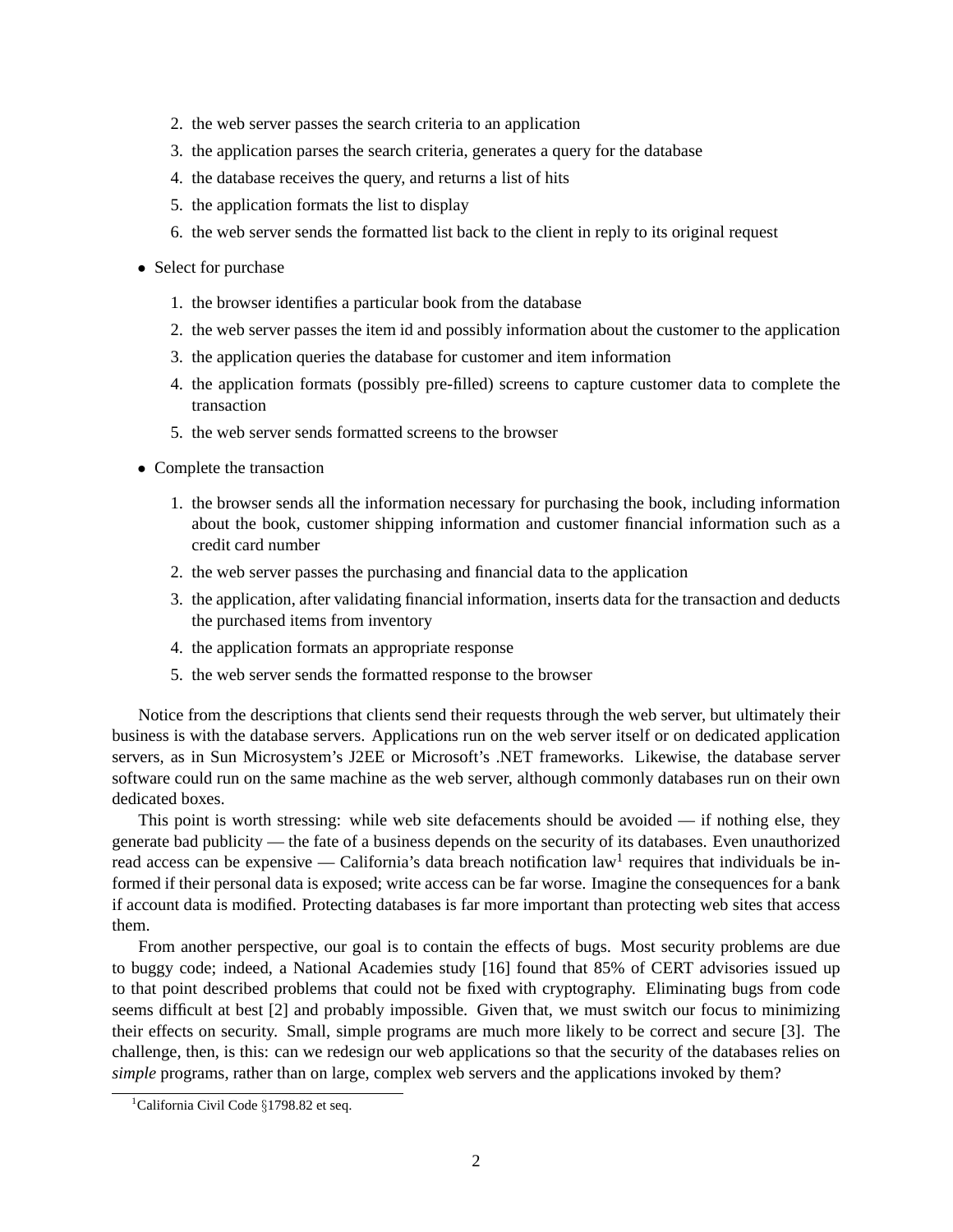# **3 Security Issues**

Application developers and system administrators already take many precautions to protect systems. Moving databases into an isolated network helps to protect them from the outside. Preferably the database subnet is not reachable in any direct way from the hostile network. (The subnet is generally accessible from an internal corporate network to make administration and maintenance easier.) The web servers are given special access to the database layer for the application to function. Usually special access is provided through dedicated network interfaces between the database systems and the web or application systems such that the web server has both an outside interface for access from the Internet and an inside interface for access to the database. See Figure 1.



Figure 1: Isolating databases into separate subnets.

Isolating the database helps, but the web server is still exposed to the outside. A compromise of the web server can provide an attacker special access to the database.

## **3.1 Protecting a Web Server**

Because of the web server's special position where it straddles a hostile network and an internal private one, it is important to ensure that it is well protected. The article "How we defaced www.apache.org" [9] is an interesting read and a cautionary tale that highlights the importance of carefully maintaining a web server. Below are some of the steps administrators employ to ensure the integrity of their web servers:

- **Limit services running on the web server system** Web servers should be dedicated to their tasks. To avoid the unexpected interplay of multiple services (such as described in [9]), limit web server systems to that single function. Likewise, if the web server allows for selecting modules at compilation or through configuration, limit your build or configuration to just the web server services you need. If your server is not executing CGI scripts, remove that function from the web server, for example.
- **Limit the access given to the web server process** If possible, compartmentalize the web server to limit its access to other parts of the system. If an attacker is able to compromise the server, he will have only limited access to other parts of the system. Unix provides the chroot system call and with some effort a web server can execute within a chrooted environment.
- **Carefully configure the web server and its environment** For example, use a dedicated account to run the web server process. On Unix disallow following symbolic file links from the web server and pay careful attention to file permissions. The web server account must be able to read the files but be sure that there is no chance of the account writing to them. Set the permissions on important files even more strictly. For example, a web server that starts with a privileged account can read its configuration and SSL [15, 6] key files before dropping privileges. Set the permissions on those fields so that the web server account cannot read them.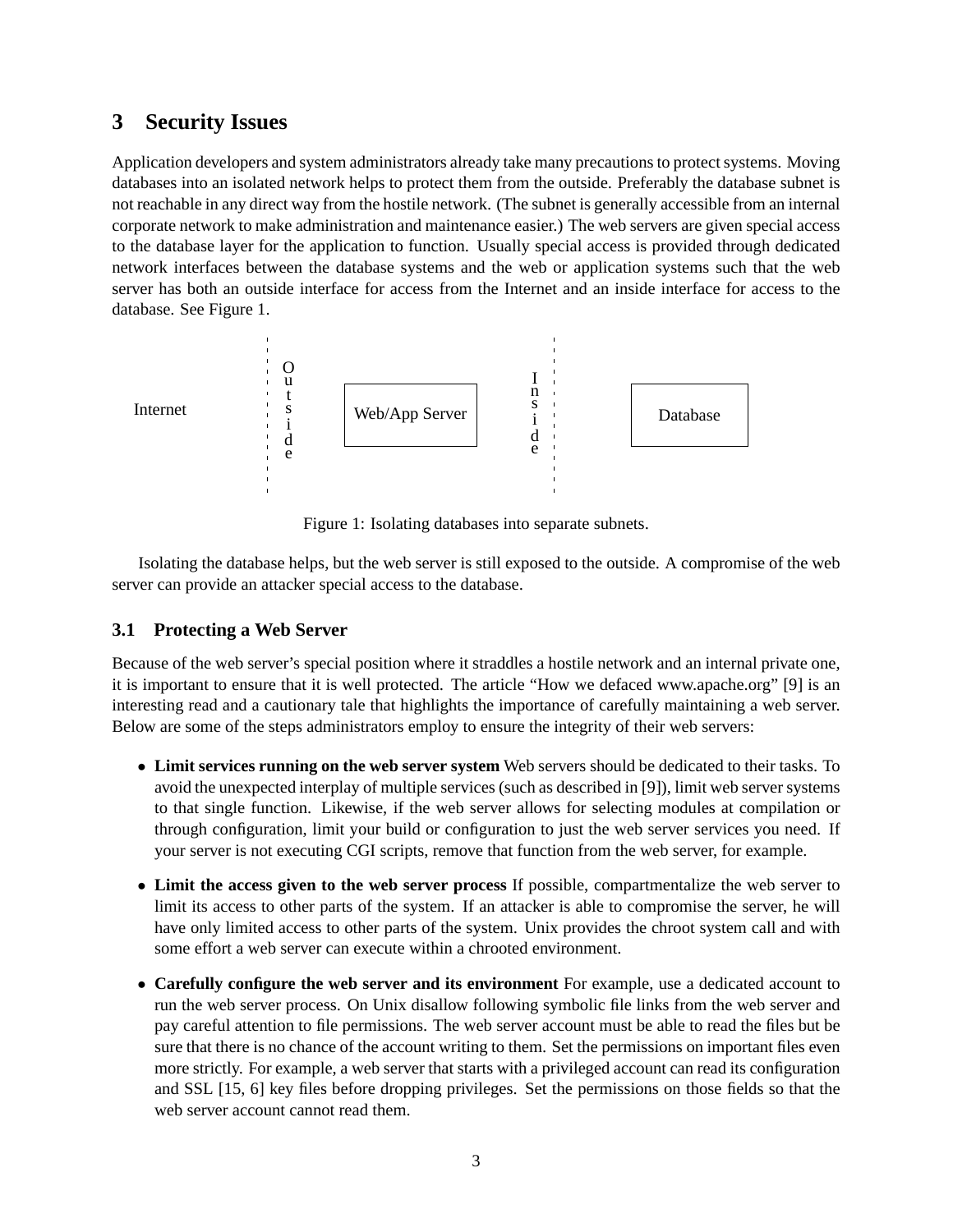- **Keep the operating system and web server software up-to-date** Keep the latest patches applied on both the system and the web server software. As vulnerabilities are discovered in software packages, it's important to eliminate them with the latest fixes.
- **Limit network users' ability to execute scripts** Scripts executing in the context of the web server must never be able to run arbitrary commands on the system. Also CGI programs should be able to handle any kind of input (even malicious).

## **4 The Persistent Problem**

Consider these the minimum steps required before exposing a web server to the Internet. But even with these and other precautions, there are several classes of attacks on the database that are still possible against the most tightly secured server.

Following the steps described would have stopped the attack on the apache.org site as described. But the database could still be vulnerable. In the first place, applications themselves are not immune to attack. Improper input validation and other careless coding practices can expose the application and network to attackers. If an application accepts input that goes into database queries, then SQL injection attacks can occur. See [4] and [5] for two examples of this type of attack. There are many more.

Locking down an application and plugging vulnerabilities one at a time as they are discovered is not an effective approach to securing a site. A piecemeal approach provides security only until the next accidental misconfiguration or zero-day attack. There have been attempts to protect database systems more systematically from injection-style attacks; see, for example, [1, 7] and many others. (SQL injection attacks have even reached popular culture; see http://xkcd.com/327/.) Whatever success they have provided, they are not meant to address the inherent problem that the web server is a trusted component of the overall architecture.

Note that built-in database access controls do not solve the problem. Today's web applications effectively run in "system high mode" [17], where the web server has full access to the database. More precisely, the login to the database is done by the web server, independent of which user's transactions it is processing. Thus, any action that could be performed on behalf of a legitimate user could be performed by the web server itself.

### **5 A New Approach**

We have considered a new approach wherein we remove the web server itself as a trusted component of the system. The web server is the front line and exposed to the outside. Our approach was to devise a scheme that would provide no way for the web server to subvert the database server. In other words, even if an attacker has completely compromised the web server, he or she should gain no particular advantage for launching an attack on the database.

As noted earlier, in general a web application does not manage the database itself. Instead, it contacts a dedicated database server process via some sort of communications channel. The nature of this channel is crucial; if it is unconstrained, an attacker with control of the web server can send commands such as

select \*

If the channel is strongly limited — in particular, if it does not accept such broad constructs — we can achieve a significant increase in database security.

Our model is Orwell's *Newspeak*, a language in which it was not possible to construct disloyal thoughts.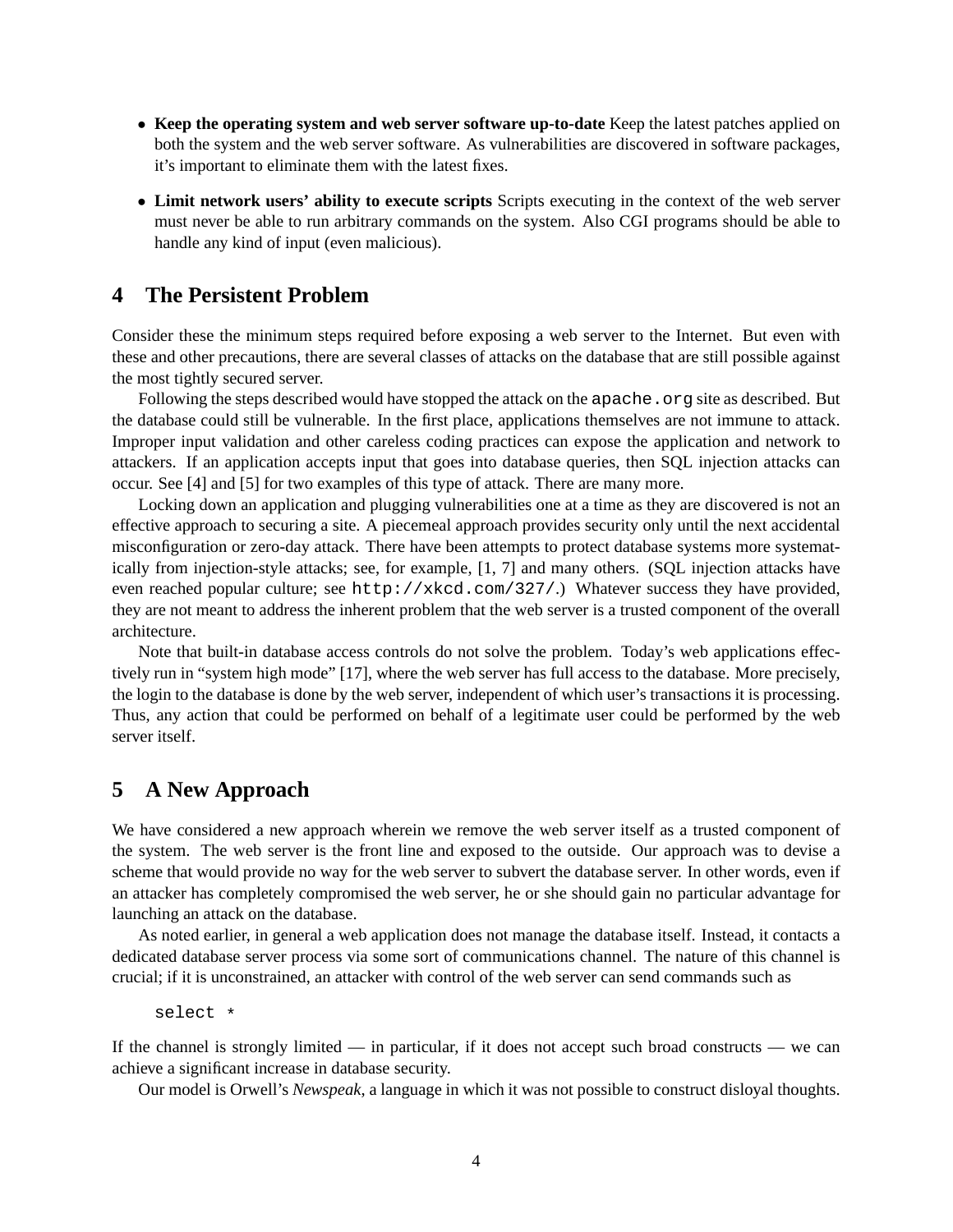The purpose of Newspeak was not only to provide a medium of expression for the [proper] world-view ... but to make all other modes of thought impossible.

. . .

There would be many crimes and errors which it would be beyond [a person's] power to commit, simply because they were nameless and therefore unimaginable. [11]

For example, there was no word meaning "freedom".

Is it possible to turn the idea of Newspeak into something beneficial to application security? Could access to the database occur only through a new "language" that doesn't allow an attack? Could there be a language that could remove unintended side-effects that open security holes? That idea provides the basis for our new approach.

#### **5.1 Requirements**

Roughly the requirements for a scheme to eliminate the web server as a trusted component are

- 1. Authentication is established from the web browser to the database server without the web server brokering the request. We could possibly allow different levels of authorization too but authorization is determined by the database.
- 2. When the browser sends sensitive data like credit card numbers and passwords to the database server, there is no opportunity for the web server to read the sensitive data.
- 3. No query coming through the web server can obtain information that it is not authorized to see.
- 4. No query from the web server can alter information that it is not authorized to change.

Even if an attacker is able to compromise the web server, it should be impossible to use it to attack the database. In other words there is no advantage in having full control of the web server.

## **6 Design**

We are proposing a new module that sits between a web application and a database. To determine if such an approach is practical, we have created a prototype called Propylaeum. The name comes from Greek architecture and describes a monumental entrance to a sacred enclosure, the most famous of which is the Acropolis of Athens. Entering the Acropolis was permitted or denied at the Propylaeum. Our Propylaeum is an access control daemon designed to sit between a web application and the database server it uses for runtime data lookup and data persistence. The daemon determines what data operations are allowed based on its access control configuration. It also provides decryption of private values so that they are not accessible by any processes running on the web server. Web clients use client-side code to encrypt private values, such as passwords or credit card numbers. Data values that are needed by the web application for providing its function remain in plain text.

When a request is sent to the database server, the Propylaeum daemon determines the actions to perform. Query statements additionally go to a decryption module, which changes all of the encrypted strings into the correct plain text values.

The overall security scheme is composed of three main modules.

1. Client-side encryption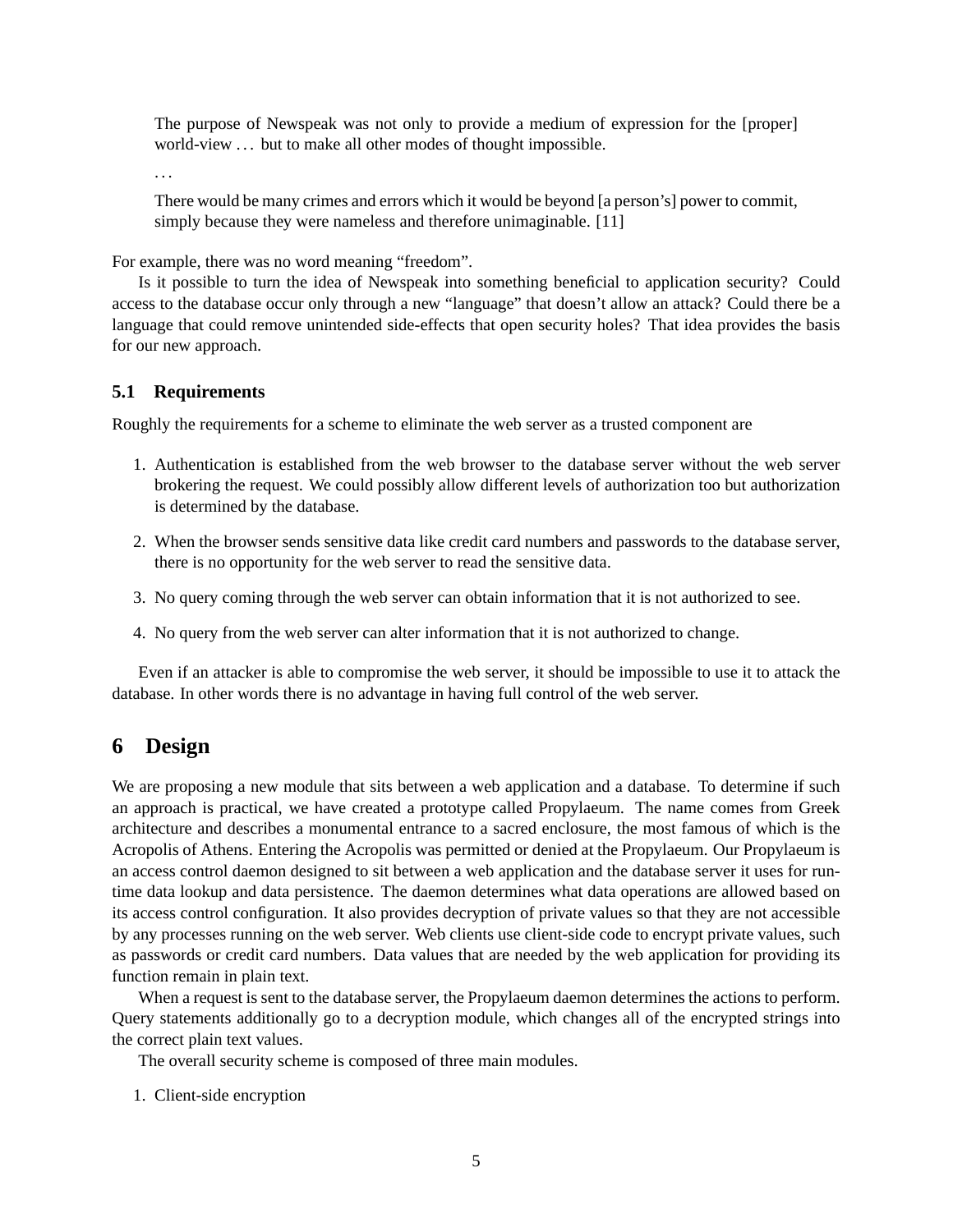- 2. Database access control
- 3. Database decryption

Propylaeum thus provides three separate functions:

- It protects sensitive data from possibly-compromised web servers
- It provides sanitization of requests to the database engine
- It blocks direct communication from the web server to the database engine

The web application delivers to the client the JavaScript code and the Propylaeum public key that will be used to encrypt the private information. This makes up the first module of the scheme and sits on the web client. This module encrypts individual pieces of private data before submitting the contents of a form to the web application. A more sophisticated design could use S-HTTP [14, 13]; for our prototype, we used an ad hoc scheme, since no production web browsers implement S-HTTP and doing it in Javascript appeared infeasible.

Any fields that do not affect the application's function can be encrypted so that the application itself cannot read the values since it does not have the Propylaeum private key. The web application is not concerned with those values, it only needs to pass them to the database.

The web application connects only to the Propylaeum daemon. The database server must be configured not to accept connections directly from the web server. This can be accomplished either by binding it to the loopback interface or by configuring firewall rules on the server to block the web server from connecting to it. The web application makes its connection to the Propylaeum daemon, which in turn passes the request to the database server after it determines that the requested query should be carried out. Direct access to the database could be permitted from trusted systems on a different interface or through firewall rules.

## **7 Implementation**

The Propylaeum proof-of-concept is written as a Perl daemon. It contains the connection information it needs to send queries to the database server. It also contains private and public keys for communicating with web clients.

#### **7.1 Configuration**

At start up it reads its configuration file. The configuration file is a simple XML structure that defines legal values for variables, named actions and then one or more database queries that should occur for each action. The DTD defining the XML is as follows:

```
<!ELEMENT propylaeum (variables*,action+)>
<!ELEMENT variables (allowed-value+)>
<!ELEMENT allowed-value EMPTY>
<!ATTLIST allowed-value varname CDATA #REQUIRED>
<!ATTLIST allowed-value regex CDATA #REQUIRED>
<!ELEMENT action (query+)>
<!ATTLIST action name CDATA #REQUIRED>
<!ELEMENT query (#PCDATA)>
```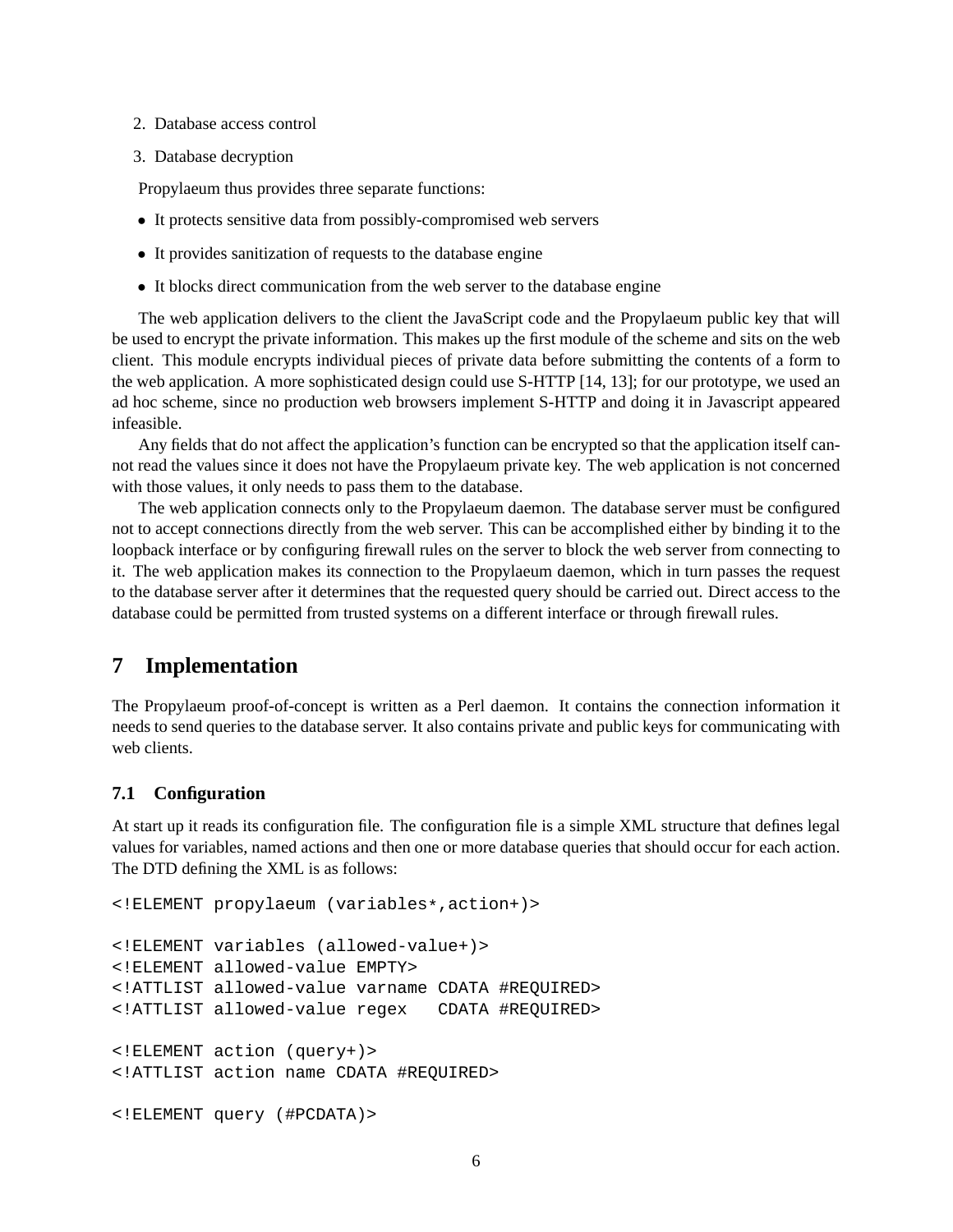The first section defines query template variables, which will be used within query templates later in the file. Variable definitions are not required, but when they are used, a regular expression specifies the valid values permitted for the variable. For example, a field that should contain only digits can have the regular expression  $[0-9]+$ . Any attempt to include other characters causes the action to be rejected.

This field, of course, implements the sanitization function. Clearly, regular expressions cannot describe all possible legal inputs; still, they can describe very many. More importantly, *forcing* programmers to think about legal syntax improves the odds that they will do some sanitization. (To be sure, nothing will stop a lazy programmer from specifying ". \* " as legal.)

The second section of the file defines one or more actions. Each action can contain one or more queries to be executed when the action is called by the application. Figure 2 shows a sample configuration file.

When an application requests the action BUY\_BOOK, the assigned SQL commands are executed. Note also that the SQL contains variable names enclosed in double brackets. When a web application makes a request for an action, it also provides a set of name-value pairs. Those values are used to expand the doublebracket variables when executing the queries. Additionally, during variable expansion, Propylaeum checks the provided value against the regular expression for that variable. If the value contains any characters disallowed by the regular expression, the request is rejected with an error message.

The actions provide the isolation layer between the web applications and the database. Note carefully the difference between these actions and SQL stored procedures. Stored procedures are a better way for applications to do database queries, in that they can largely eliminate SQL injection attacks. Our goal, though, is protecting the database against *any* web server compromise. We thus limit the web application so that it can talk only to Propylaeum, and further limit what Propylaeum should say to the database. We could use stored procedures here, too, as an additional layer of protection; the threat here is inadequate sanitization.

#### **7.2 Application-to-Propylaeum Communications**

The web application establishes a connection with the Propylaeum daemon. It specifies an action followed by a carriage return/linefeed (CRLF) combination followed by one or more lines of name-value pairs. The name-value pairs are used to expand the interpolated variables in the action definition in the Propylaeum configuration file.

The grammar for communications between a web application and the Propylaeum daemon is as follows:

```
REQUEST \rightarrow ACTION PAIRS CRLF
PAIRS \rightarrow PAIR | PAIR PAIRS
PAIR → NAME = VALUE CRLF
NAME \rightarrow \langleany series of ASCII characters, except '='>
VALUE \rightarrow <any series of ASCII characters>
```
The Propylaeum daemon replies with a single line that contains either the string 'OKAY' or 'ERROR'. The error reply is followed by a short message describing the problem.

An example of a Propylaeum request is show in Figure 3. Notice that certain information has been encrypted by the client and is not available in plain text even to the web application. The 'BUY BOOK' action corresponds to the action described in the configuration file in Figure 2. Each of the actions in the file will be executed against the database using the values supplied with the request. Values that are in plain text are prefaced with the string 'PLAIN:' to indicate that those should not be decrypted.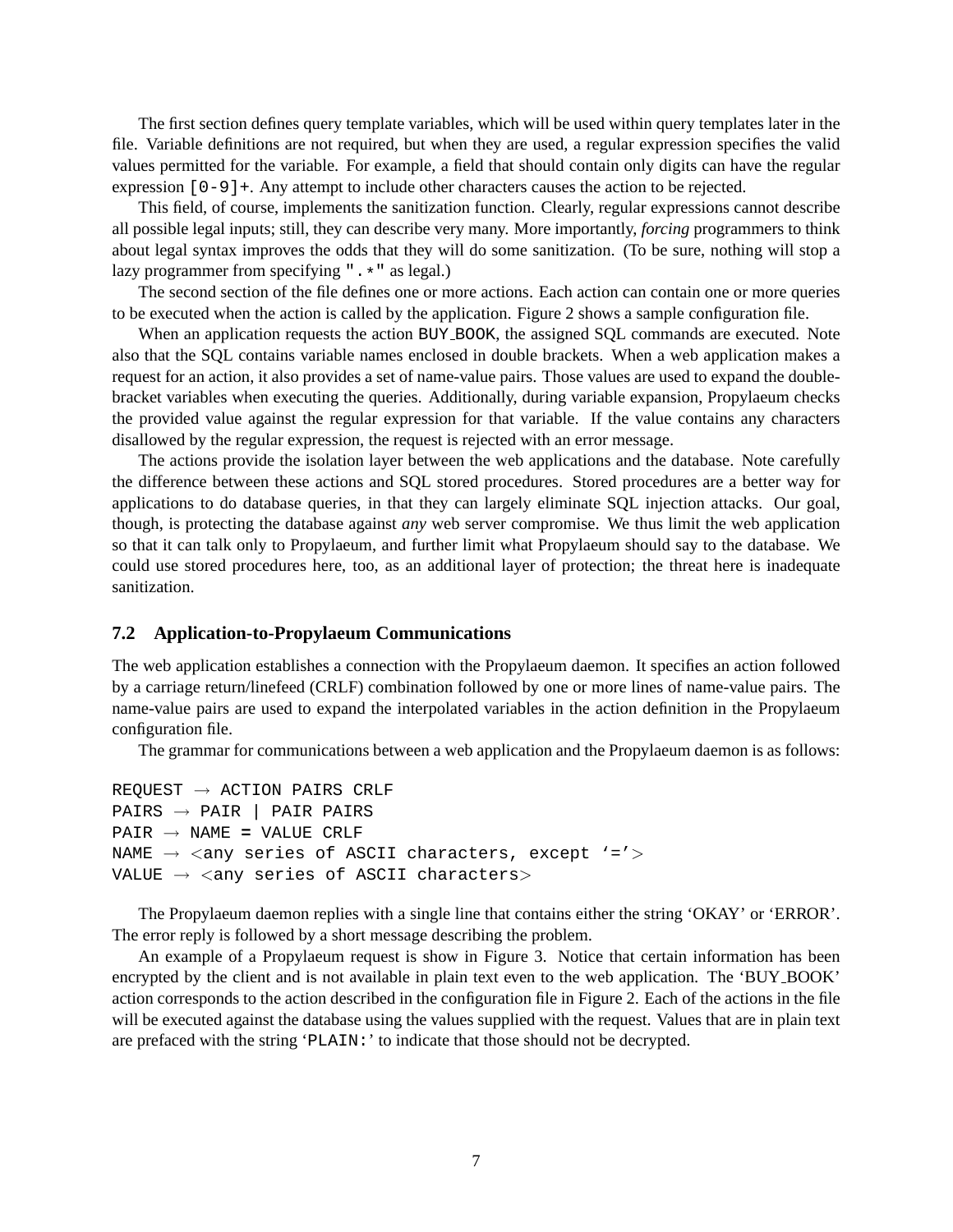Figure 2: Example Propylaeum configuration file

```
<?xml version="1.0" ?>
<propylaeum>
<variables>
<allowed-value varname="ISBN" regex="[0-9-]">
<allowed-value varname="NAME" regex="[A-Za-z0-9-]">
<allowed-value varname="CC" regex="[0-9 ]">
</variables>
<action name="LIST_BOOKS">
<query>
SELECT ISBN, TITLE, AUTHOR FROM CATALOG
</query>
</action>
<action name="BOOK_DETAIL">
<query>
SELECT ISBN, TITLE, AUTHOR, IMAGEURL FROM CATALOG WHERE ISBN = '[[ISBN]]'
</query>
</action>
<action name="BUY_BOOK">
<query>
INSERT INTO BOOKORDER VALUES('[[ISBN]]','[[NAME]]','[[ADDRESS]]',
    '[[CC]]', NULL)
</query>
<query>
UPDATE INVENTORY SET INSTOCK = INSTOCK-1 WHERE ISBN = '[[ISBN]]'
</query>
</action>
</propylaeum>
```
#### Figure 3: Example Propylaeum request

```
BUY_BOOK
PLAIN:ISBN = 9780060589462
NAME = B4bN5ahVryxCRocj_YY50hdmhql1EjadfBDljdsfe
ADDRESS = aK2FtRde0hVB4bN5ahVryxCRocjdmhqqyxLaLrLQh
CC = qyxLaLrLQh9DXPIaK2FtRde0hVJvLktB4bN5ahVry
```
OKAY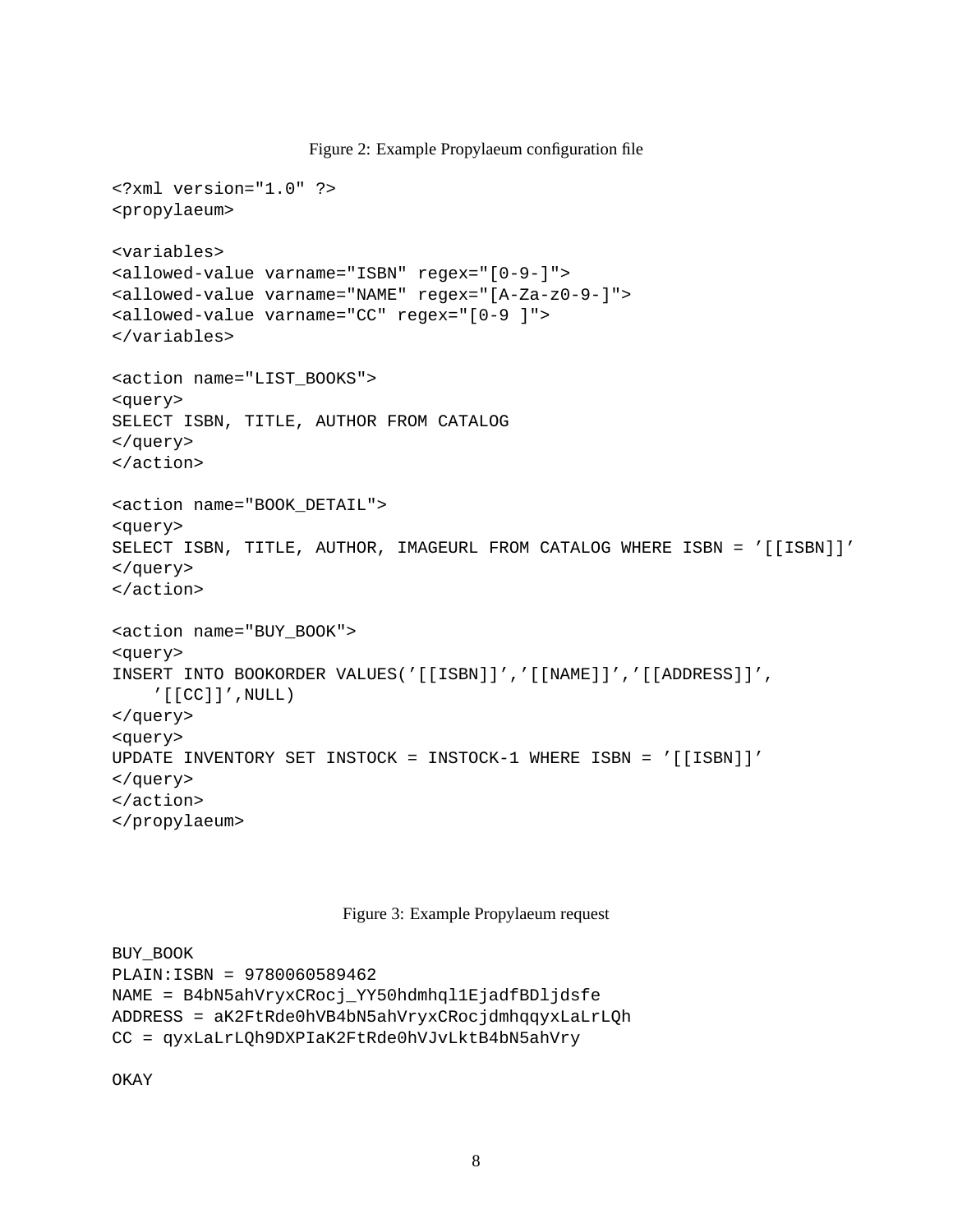Figure 4: Example HTML file with crypto.js and a public key

```
<html>
<head>
<title>Book Details</title>
<script src="/crypto.js"></script>
<script>
var key = [76009799,192309627,43776032,73342735,24371]
var mod = [17]
function submit_form() {
  document.forms[0].name.value =
    rsaEncode(key,mod,document.forms[0].cc.name)
window.alert("submitting CC" + document.forms[0].cc.value)
return true
}
</script>
</head>
<body>
<h1>Book Details</h1>
. . .
```
**7.3 Encryption**

The encryption on the client side of our current implementation is accomplished using the JavaScript Crypto library [8]. The web application delivers the JavaScript and the Propylaeum public key through HTML pages. Figure 4 illustrates the beginning of an HTML file that includes the crypto.js library file and the public key as well as a JavaScript routine to encrypt the credit card number. As shown, a web application has only to include the code to pull in the library and a function that encrypts the sensitive form elements. Propylaeum contains a decryption module with the private key. This key is used to decrypt the protected values.

## **8 Evaluation**

#### **8.1 Security**

Obviously we cannot say that the design described here is a foolproof security plan that will eliminate attacks on databases. In fact, a SQL injection attack is not impossible. However, the architecture does provide several advantages to provide protection and mitigate the consequences of an attack. Simplicity goes a long way towards improving security and Propylaeum enforces some structure and modularization of functions simplifying web applications. Any coding mistake that would allow an SQL injection attack, for example, would be limited to one section of the Propylaeum application. The key point is that developers do not have to write their own database access code, where each time they risk making a fatal mistake. Errors in web applications *cannot* result in SQL injection attacks nor in other direct database access.

A particular implementation will require a careful security review to ensure that the cryptography is done correctly, and that the code does not contain security flaws.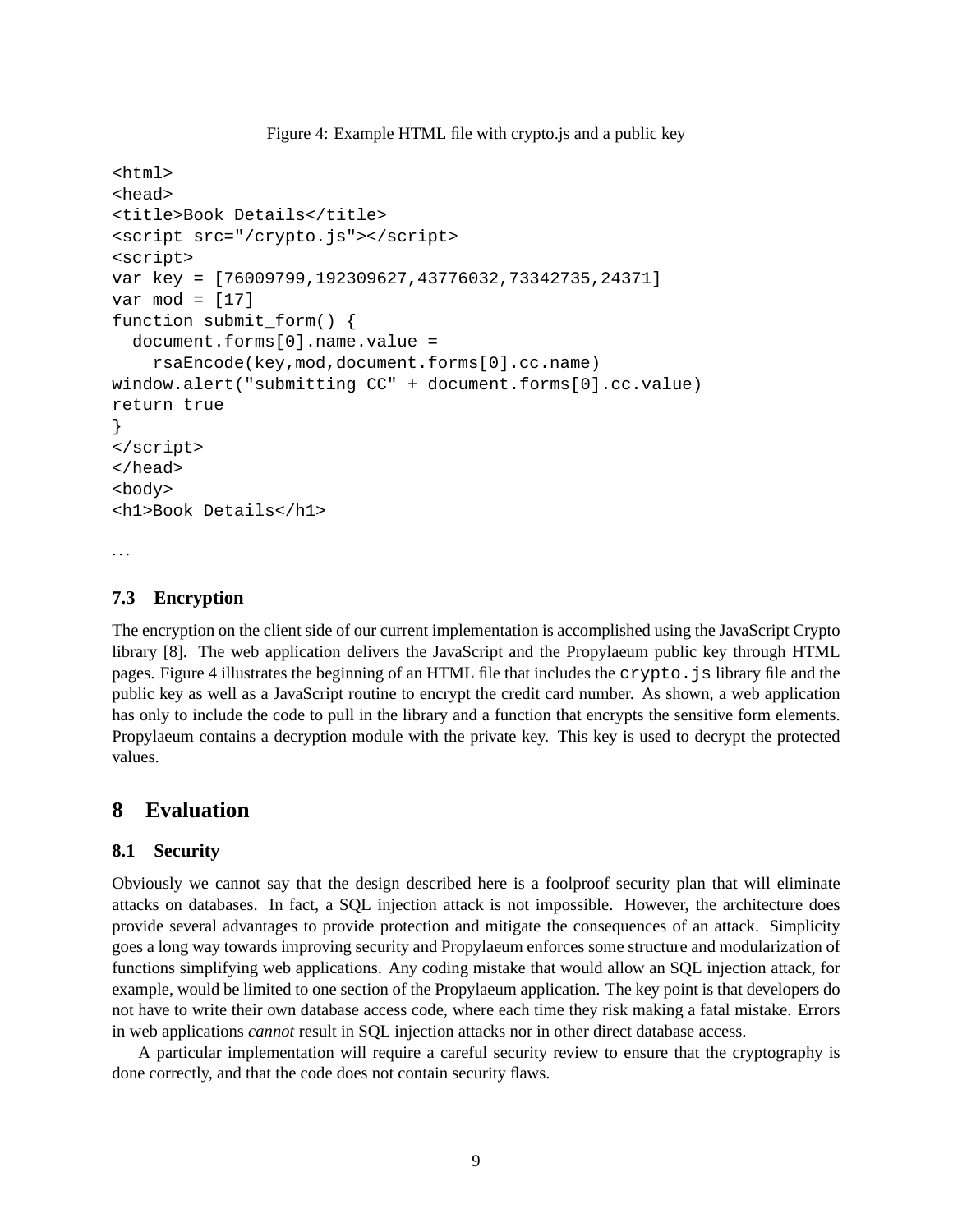#### **8.2 Ease of use**

Once a Propylaeum service is installed, it actually makes applications development easier. Developers do not need to worry about database drivers and connections since those details are handled within Propylaeum. It also makes for a clean division of tasks where the database access routines can be written as configuration items that are separate from the application code. The application developers need only specify a simple action and all of the details are handled by Propylaeum. Similarly changes to the database are isolated to a single location making maintenance easier.

#### **8.3 Performance**

We have not measured the performance of even a quasi-production implementation of Propylaeum. Our server-side code is in Perl; our client-side code is in JavaScript. Furthermore, the key lengths used in our prototype are too small to be effective in a true security-sensitive application. The response time is not noticeably longer using Propylaeum. The algorithms from [8] encode a random session key, which is used to encrypt individual values. According to the site, encryption of a typical online shopping order occurs within 1 to 2 seconds using a 1024-bit key. Decrypting takes longer and may go as long as 5 to 30 seconds.

A better analysis can be done by assuming use of S-HTTP [14, 13]. S-HTTP is, in essence, a Cryptographic Message Syntax (CMS) encoding of encrypted text [10]. CMS uses traditional hybrid public/symmetric cryptography: a random symmetric traffic key is encrypted with a public key; the traffic key is then used to encrypt the actual data.

Because of the limited use of public keys in CMS, and because of the expense of using them, S-HTTP implements several optimizations. For one thing, key caching is possible. That is, parties communicating via S-HTTP can cache the result of a public key encryption or decryption, and reuse the traffic key without redoing the expensive public key operation. Furthermore, an S-HTTP server — in our case, the Propylaeum daemon, not the web application — could generate a new traffic key and send it to the client; this key can be used for subsequent messages, thus avoiding the expense of public key operations.

Similar optimizations are currently used for SSL. Because of that, we conclude that the performance of S-HTTP (and hence the performance of the cryptographic layer of Propylaeum) will be roughly equal to that of SSL, if implemented in production-quality code. If a separate SSL layer is not used, the CPU cost of the cryptography should be roughly equal.

There is likely to be more of a latency and cost penalty from the extra communications hop to reach the Propylaeum server. We expect that this will be modest. Indeed, extra hops are frequently used today, for load balancers, SSL accelerators [12], etc. We consider the cost modest, especially when balanced against the programming savings in the web application.

That said, some CPU savings are possible if applications make careful use of the encryption and leave non-private information in plain text. It is not clear that this is actually worthwhile. Applications could still run over SSL to protect from external eavesdropping and then encrypt only those values requiring the added protection all the way through to the database; this would provide protection against some forms of traffic analysis.

A production-quality Propylaeum daemon would also want to provide database connection pooling, so that new database connections are not required for every application request. There are other database access optimizations possible, including caching of common queries that can offset the cost of the additional security overhead.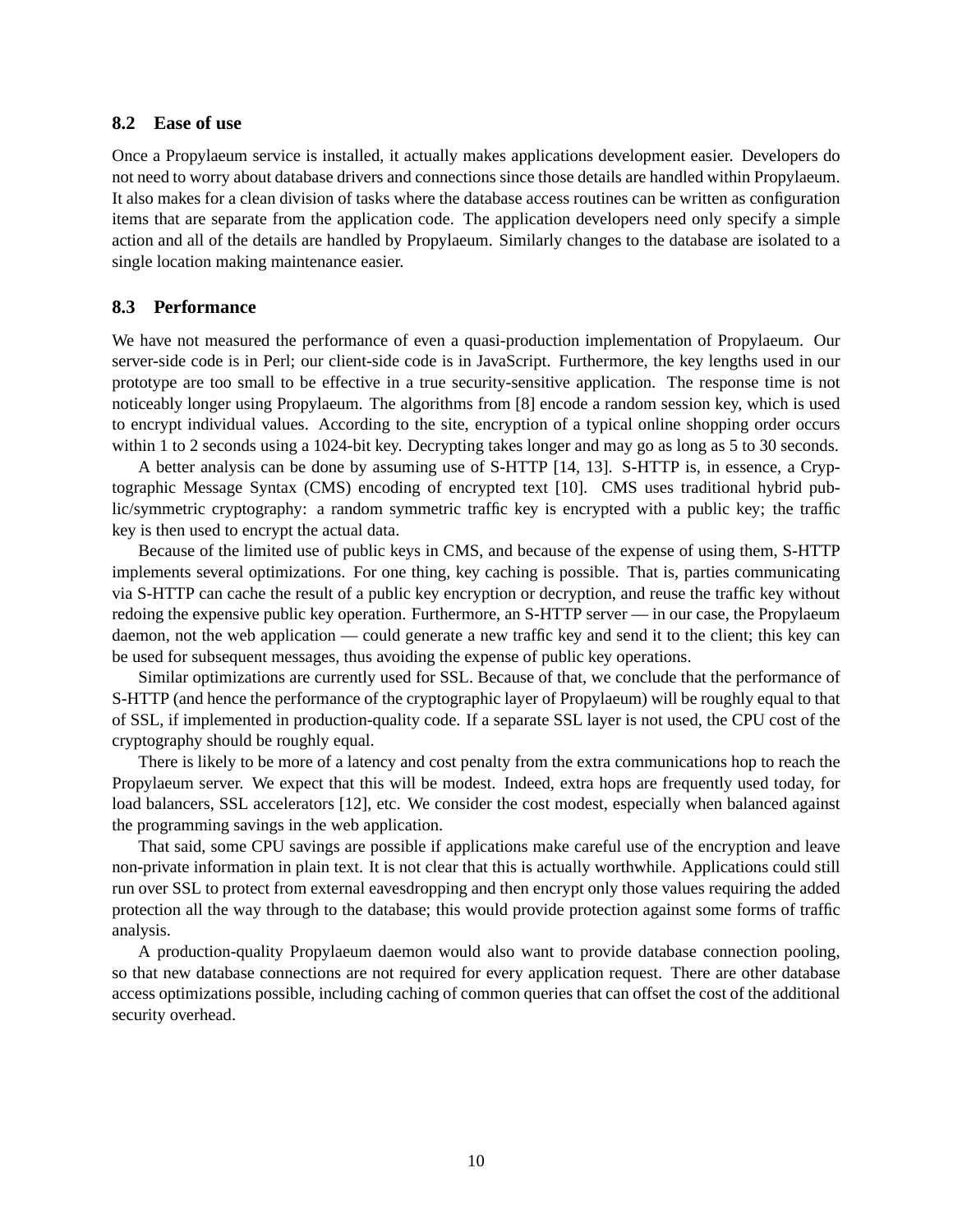# **9 A Variant Implementation**

Propylaeum is not a traditional "defense in depth" scheme. To understand the difference, consider a variant implementation. Assume that there is no cryptography at the Propylaeum layer. Instead, all database transactions — that is, all requests from the client through the web server to the database — contain a per-client authenticator. If the web server or its applications are compromised, accounts that are active during that period are indeed at risk. In typical e-commerce sites, however, most accounts are not active most of the time. A portion of the database is at risk, but only a very small portion. The bulk of the database — that is, the vast bulk of the company's assets — will remain intact.

In this version, the purpose of Propylaeum is to implement Newspeak. That is, it prevents all potentiallydangerous SQL queries. For example, there is no command that will list the entire database. Similarly, Propylaeum enforces the per-user authentication requirement, sometimes in non-obvious ways. Consider a web storefront. Obviously, access to customer records must be authenticated. Less obviously, purchase requests — adding an item to a shopping cart — must be authenticated. After all, web *servers* do not buy things; *users* do. The database operation that debits the stockroom by one item is thus authenticated. By contrast, such an operation could be a denial of service attack, if done maliciously by a compromised web server.

Similar design considerations can be applied to payment. Today, traditional web applications can perform billing by retrieving credit card numbers from a database and sending them to a payment server. In a Newspeak-based design, there is no verb for "give me a credit card number". Instead, the web application would say "charge N zorkmids to credit card #3". The Propylaeum daemon would do the card number retrieval and billing request, but only if the request were properly authenticated. The web application, though, could request a precis of the credit card (the last four digits, the card type, the user's name for that card, etc.), that being a permitted verb in Newspeak.

### **10 Conclusions**

Buggy web applications are and will remain a serious security threat. Indeed, buggy web servers are and will remain a problem. Several years ago, Microsoft's Internet Information Server (IIS) had so many security holes that a major consulting company warned its clients not to use it. (That advisory was lifted a few years later.) Apache 2.2 has had at least 13 security advisories against it. The challenge for an organization is protecting what matters most: its databases.

Traditional approaches have not worked very well. In particular, the goal of bug-free code has (not surprisingly) proved infeasible. We assert that a better direction for web site security — and indeed, for security architecture in general — is to assume that certain components will be faulty. Accordingly, we should design systems that minimize the resulting damage.

Propylaeum and Newspeak are examples of this design paradigm. We assert that this is a better path to protecting what really matters.

### **References**

- [1] S. Boyd and A. Keromytis. SQLrand: Preventing SQL injection attacks. In *Proceedings of the 2nd Applied Cryptography and Network Security (ACNS) Conference*, volume 3089, pages 292–304. Notes in Computer Science, Springer-Verlag, 2004.
- [2] Frederick P. Brooks. *Mythical Man-Month*. Addison-Wesley, first edition, 1975.